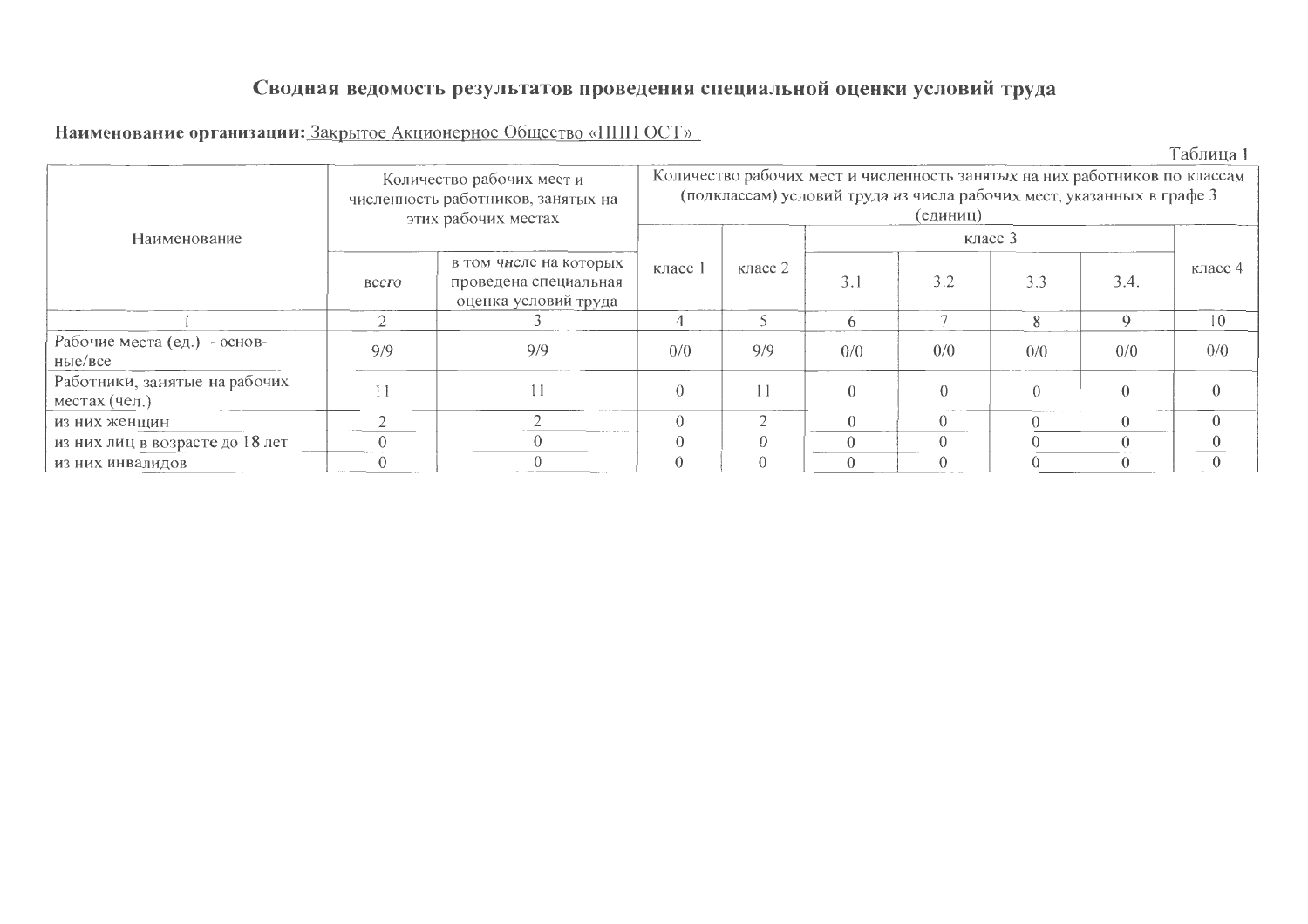Таблица 2

|                                                  |                                                     |                          |                          |                                                   |                          |                          | Классы (подклассы) условий труда |                          |                          |                          |                          |                              |                          |                            |                                     |                                                 |                                                                                                                 |                                                  |                                                                                    |                                                                 |                                                                  |                                                      |                                                     |
|--------------------------------------------------|-----------------------------------------------------|--------------------------|--------------------------|---------------------------------------------------|--------------------------|--------------------------|----------------------------------|--------------------------|--------------------------|--------------------------|--------------------------|------------------------------|--------------------------|----------------------------|-------------------------------------|-------------------------------------------------|-----------------------------------------------------------------------------------------------------------------|--------------------------------------------------|------------------------------------------------------------------------------------|-----------------------------------------------------------------|------------------------------------------------------------------|------------------------------------------------------|-----------------------------------------------------|
| Индиви-<br>дуальный но-<br>мер рабочего<br>места | Профессия/<br>должность/<br>специальность работника | химический               | биологический            | аэрозоли преимущественно<br>фиброгенного действия | шум                      | инфразвук                | ультразвук воздушный             | общая<br>вибрация        | вибрация локальная       | неионизирующие излучения | ионизирующие излучения   | микроклимат                  | световая среда           | тяжесть трудового процесса | напряженность трудового<br>процесса | класс (подкласс) ус-<br>ловий труда<br>Итоговый | класс (подкласс) ус-<br>-я ффек-<br>гивного применения СИЗ<br>учетом<br>$\bullet$<br>труда<br>Итоговый<br>ловий | размер оплаты<br>Повышенный<br>(да,нет)<br>труда | O <sub>II</sub><br>дополнительный<br>(да/нет)<br>отпуск<br>лачиваемый<br>Ежегодный | (да/нет)<br>Сокращенная продолжитель-<br>ность рабочего времени | равноценные<br>(да/нет)<br>Молоко или другие<br>пищевые продукты | ПИ-<br>Лечебно-профилактическое<br>(да/нет)<br>тание | обеспече-<br>Льготное пенсионное<br>(да/нет)<br>ние |
|                                                  | $\overline{2}$                                      | 3                        | $\overline{4}$           | 5                                                 | 6                        | $\tau$                   | 8                                | 9                        | 10                       | 11                       | 12                       | 13                           | 14                       | $\overline{15}$            | 16                                  | 17                                              | 18                                                                                                              | 19                                               | 20                                                                                 | 21                                                              | 22                                                               | 23                                                   | 24                                                  |
|                                                  | Цех №1                                              |                          |                          |                                                   |                          |                          |                                  |                          |                          |                          |                          |                              |                          |                            |                                     |                                                 |                                                                                                                 |                                                  |                                                                                    |                                                                 |                                                                  |                                                      |                                                     |
| 24/2015-28                                       | Мастер                                              | $\overline{\phantom{a}}$ | $\overline{\phantom{a}}$ | $\overline{\phantom{a}}$                          | $\overline{2}$           | $\overline{\phantom{a}}$ | $\overline{\phantom{a}}$         | $\overline{\phantom{a}}$ | $\overline{\phantom{a}}$ | $\overline{\phantom{a}}$ | $\overline{\phantom{a}}$ | $\overline{\phantom{0}}$     | $\overline{\phantom{a}}$ | $\mathfrak{2}$             |                                     | $\overline{2}$                                  | $\overline{2}$                                                                                                  | Her                                              | Her                                                                                | Нет                                                             | Нет                                                              | Her                                                  | Her                                                 |
| 24/2015-29                                       | Грузчик                                             | $\overline{\phantom{a}}$ | $\overline{a}$           | $\overline{a}$                                    | $\overline{\phantom{a}}$ |                          | $\overline{\phantom{a}}$         | $\overline{a}$           | $\overline{\phantom{a}}$ | $\overline{\phantom{a}}$ | $\overline{\phantom{a}}$ | $\overline{\phantom{a}}$     | $\overline{\phantom{a}}$ | $\mathfrak{2}$             |                                     | $\overline{2}$                                  | $\overline{2}$                                                                                                  | Her                                              | Her                                                                                | Нет                                                             | Her                                                              | Нет                                                  | Her                                                 |
|                                                  | Цех №2 (сборки печат-                               |                          |                          |                                                   |                          |                          |                                  |                          |                          |                          |                          |                              |                          |                            |                                     |                                                 |                                                                                                                 |                                                  |                                                                                    |                                                                 |                                                                  |                                                      |                                                     |
|                                                  | ных плат)                                           |                          |                          |                                                   |                          |                          |                                  |                          |                          |                          |                          |                              |                          |                            |                                     |                                                 |                                                                                                                 |                                                  |                                                                                    |                                                                 |                                                                  |                                                      |                                                     |
|                                                  | Заместитель начальника                              |                          |                          |                                                   |                          |                          |                                  |                          |                          |                          |                          |                              |                          |                            |                                     |                                                 |                                                                                                                 |                                                  |                                                                                    |                                                                 |                                                                  |                                                      |                                                     |
| 24/2015-30                                       | цеха по техническим во-                             |                          | $\overline{\phantom{a}}$ |                                                   | $\mathfrak{2}$           |                          | $\sim$                           |                          |                          | $\overline{\phantom{a}}$ | $\overline{\phantom{0}}$ | $\overline{\phantom{a}}$     |                          | $\overline{2}$             |                                     | $\overline{2}$                                  | $\overline{2}$                                                                                                  | Her                                              | Her                                                                                | Her                                                             | Her                                                              | Нет                                                  | Her                                                 |
|                                                  | просам                                              |                          |                          |                                                   |                          |                          |                                  |                          |                          |                          |                          |                              |                          |                            |                                     |                                                 |                                                                                                                 |                                                  |                                                                                    |                                                                 |                                                                  |                                                      |                                                     |
|                                                  | Цех №4 (Инструмен-                                  |                          |                          |                                                   |                          |                          |                                  |                          |                          |                          |                          |                              |                          |                            |                                     |                                                 |                                                                                                                 |                                                  |                                                                                    |                                                                 |                                                                  |                                                      |                                                     |
|                                                  | тальный цех)                                        |                          |                          |                                                   |                          |                          |                                  |                          |                          |                          |                          |                              |                          |                            |                                     |                                                 |                                                                                                                 |                                                  |                                                                                    |                                                                 |                                                                  |                                                      |                                                     |
| 24/2015-31                                       | Электроэрозионист                                   | $\overline{\phantom{a}}$ | $\overline{\phantom{a}}$ |                                                   | $\mathfrak{2}$           |                          | $\overline{\phantom{0}}$         | $\overline{\phantom{0}}$ | $\blacksquare$           | $\overline{\phantom{a}}$ | $\overline{\phantom{a}}$ | $\qquad \qquad \blacksquare$ |                          | $\mathfrak{2}$             |                                     | $\overline{2}$                                  | $\overline{2}$                                                                                                  | Her                                              | Her                                                                                | Her                                                             | Her                                                              | Her                                                  | Нет                                                 |
|                                                  | Цех №7 (Порошковых                                  |                          |                          |                                                   |                          |                          |                                  |                          |                          |                          |                          |                              |                          |                            |                                     |                                                 |                                                                                                                 |                                                  |                                                                                    |                                                                 |                                                                  |                                                      |                                                     |
|                                                  | покрытий)                                           |                          |                          |                                                   |                          |                          |                                  |                          |                          |                          |                          |                              |                          |                            |                                     |                                                 |                                                                                                                 |                                                  |                                                                                    |                                                                 |                                                                  |                                                      |                                                     |
| 24/2015-32                                       | Упаковщик                                           | $\overline{\phantom{a}}$ | $\overline{a}$           |                                                   | $\mathbf{2}$             |                          | $\sim$                           |                          | $\overline{\phantom{a}}$ | $\sim$                   | $\overline{\phantom{a}}$ | $\overline{a}$               |                          | $\mathfrak{2}$             | $\overline{a}$                      | $\overline{2}$                                  | $\overline{2}$                                                                                                  | Her                                              | Her                                                                                | Her                                                             | Her                                                              | Her                                                  | Her                                                 |
|                                                  | Hex No15                                            |                          |                          |                                                   |                          |                          |                                  |                          |                          |                          |                          |                              |                          |                            |                                     |                                                 |                                                                                                                 |                                                  |                                                                                    |                                                                 |                                                                  |                                                      |                                                     |
|                                                  | Заместитель завудующе-                              |                          |                          |                                                   |                          |                          |                                  |                          |                          |                          |                          |                              |                          |                            |                                     |                                                 |                                                                                                                 |                                                  |                                                                                    |                                                                 |                                                                  |                                                      |                                                     |
| 24/2015-33                                       | го складом готовой про-                             |                          | $\overline{\phantom{a}}$ | $\overline{\phantom{a}}$                          |                          |                          | $\overline{\phantom{a}}$         | $\overline{\phantom{0}}$ | $\overline{\phantom{a}}$ | $\overline{\phantom{a}}$ | $\overline{\phantom{a}}$ | $\overline{\phantom{a}}$     |                          | $\mathfrak{2}$             |                                     | $\overline{2}$                                  | $\overline{2}$                                                                                                  | Hет                                              | Нет                                                                                | Нет                                                             | Нет                                                              | Her                                                  | Her                                                 |
|                                                  | дукции                                              |                          |                          |                                                   |                          |                          |                                  |                          |                          |                          |                          |                              |                          |                            |                                     |                                                 |                                                                                                                 |                                                  |                                                                                    |                                                                 |                                                                  |                                                      |                                                     |
|                                                  | Ilex N <sub>2</sub> 18                              |                          |                          |                                                   |                          |                          |                                  |                          |                          |                          |                          |                              |                          |                            |                                     |                                                 |                                                                                                                 |                                                  |                                                                                    |                                                                 |                                                                  |                                                      |                                                     |
| 24/2015-34                                       | Подсобный рабочий                                   | $\overline{\phantom{a}}$ | $\overline{\phantom{a}}$ | $\ddot{\phantom{1}}$                              | $\overline{\phantom{a}}$ | $\overline{\phantom{a}}$ | $\overline{\phantom{a}}$         | $\overline{a}$           | $\overline{\phantom{a}}$ | $\blacksquare$           | $\overline{\phantom{a}}$ | $\overline{\phantom{0}}$     | $\overline{\phantom{a}}$ | $\mathfrak{2}$             | $\overline{\phantom{a}}$            | $\overline{2}$                                  | $\overline{2}$                                                                                                  | Her                                              | Her                                                                                | Нет                                                             | Нет                                                              | Her                                                  | Нет                                                 |
|                                                  | Цех №19                                             |                          |                          |                                                   |                          |                          |                                  |                          |                          |                          |                          |                              |                          |                            |                                     |                                                 |                                                                                                                 |                                                  |                                                                                    |                                                                 |                                                                  |                                                      |                                                     |
| 24/2015-35                                       | Заместитель главного                                |                          | $\overline{\phantom{a}}$ |                                                   | $\mathbf{2}$             |                          | $\overline{a}$                   |                          | $\overline{\phantom{a}}$ |                          | $\overline{\phantom{a}}$ |                              | $\bar{a}$                | $\mathfrak{2}$             |                                     | $\overline{2}$                                  | $\overline{2}$                                                                                                  | Нет                                              | Нет                                                                                | Her                                                             | Нет                                                              | Her                                                  | Her                                                 |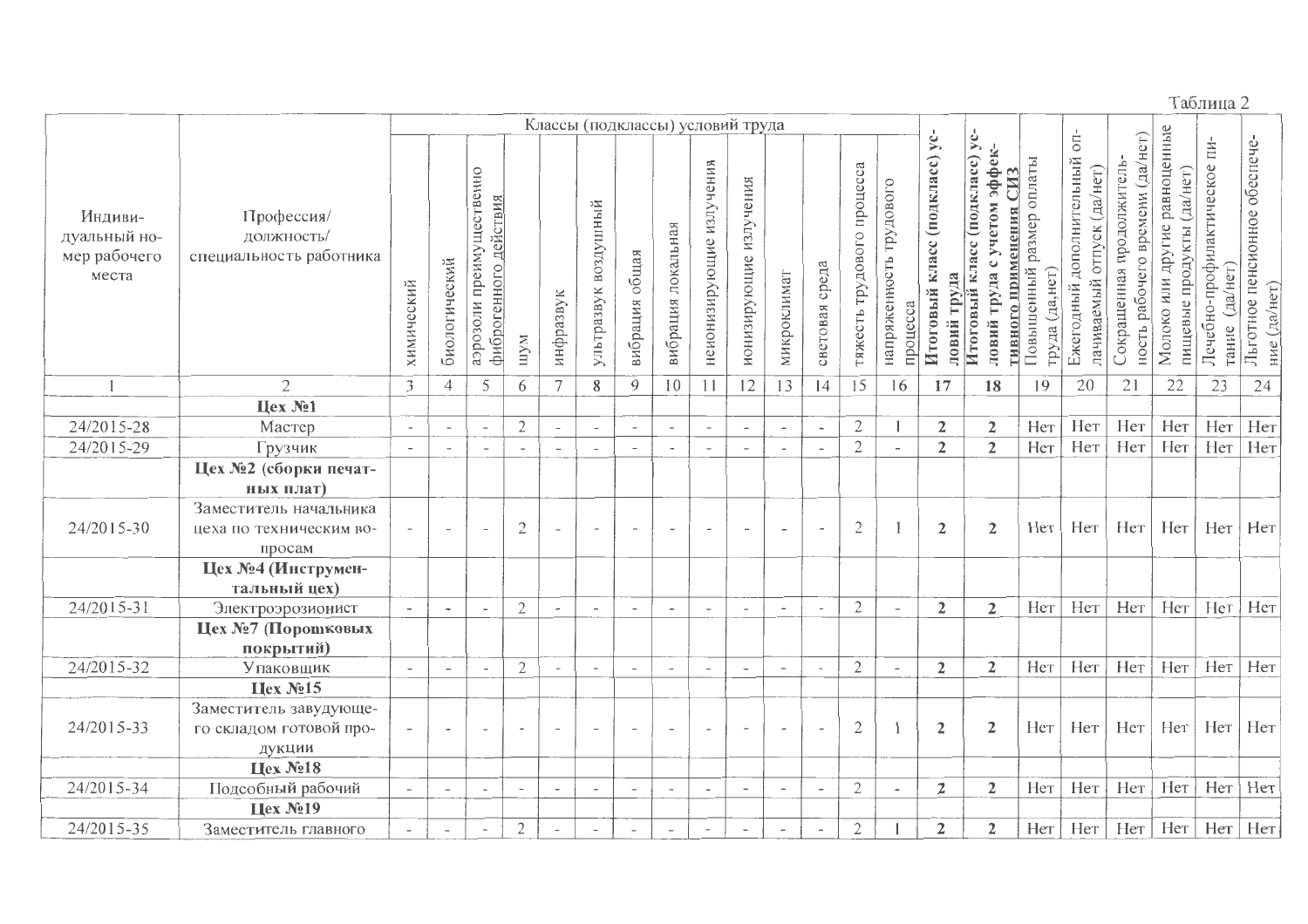|            | механика             |  |  |  |  |  |  |  |  |     |     |              |     |     |     |
|------------|----------------------|--|--|--|--|--|--|--|--|-----|-----|--------------|-----|-----|-----|
|            | Цех №23 (Отдел мате- |  |  |  |  |  |  |  |  |     |     |              |     |     |     |
|            | риально-технического |  |  |  |  |  |  |  |  |     |     |              |     |     |     |
|            | снабжения)           |  |  |  |  |  |  |  |  |     |     |              |     |     |     |
| 24/2015-36 | рузчик               |  |  |  |  |  |  |  |  | Het | Нет | $T$ T<br>Нет | Нет | Hет | Her |

Дата составления:

#### Председатель комиссии по проведению специальной оценки условий труда:



#### Члены комиссии по проведению специальной оценки условий труда:

| Заместитель генерального директо-         |                | Красноперов Алексей Сергее-                                            |                   |
|-------------------------------------------|----------------|------------------------------------------------------------------------|-------------------|
| ра по производству                        |                | вич                                                                    | 10.07.15          |
| (должность)                               | подпись        | $\Phi$ . $H$ . $O$ .                                                   | (дата)            |
| Начальник отдела кадров<br>(ДОЛЖНОСТЬ)    |                | Пименова Светлана Евгеньевна<br>(opl, MO)                              | дата)             |
| Главный бухгалтер<br>(должность)          | подпись)       | Пилипенко Мария Викторовна<br>$(\Phi$ <sub>M</sub> O <sub>)</sub>      | $\frac{10.07}{2}$ |
| Начальник бюро ОТ, ОС и ПБ<br>(должность) | <b>ИЮДПИСЬ</b> | Храмцов Борис Михайлович<br>$(\Phi$ <sub>M</sub> $\Omega$ <sub>n</sub> | лата)             |

#### Эксперт(-ы) организации, проводившей специальную оценку условий труда:

| $\epsilon \rightarrow \epsilon$ | $\mathbf{u}$   | Поспелова Е.В.                                         |        |
|---------------------------------|----------------|--------------------------------------------------------|--------|
| (№ в реестре экспертов)         | <b>ПОЛПИСІ</b> | $(\Phi$ <sub>M</sub> $H$ <sub>.</sub> $O$ <sub>i</sub> | (дата) |
|                                 |                | Яцукова М.К.                                           |        |
| (№ в реестре экспертов)         | (подпись)      | $(\Phi$ <sub>11.0</sub>                                | (дата) |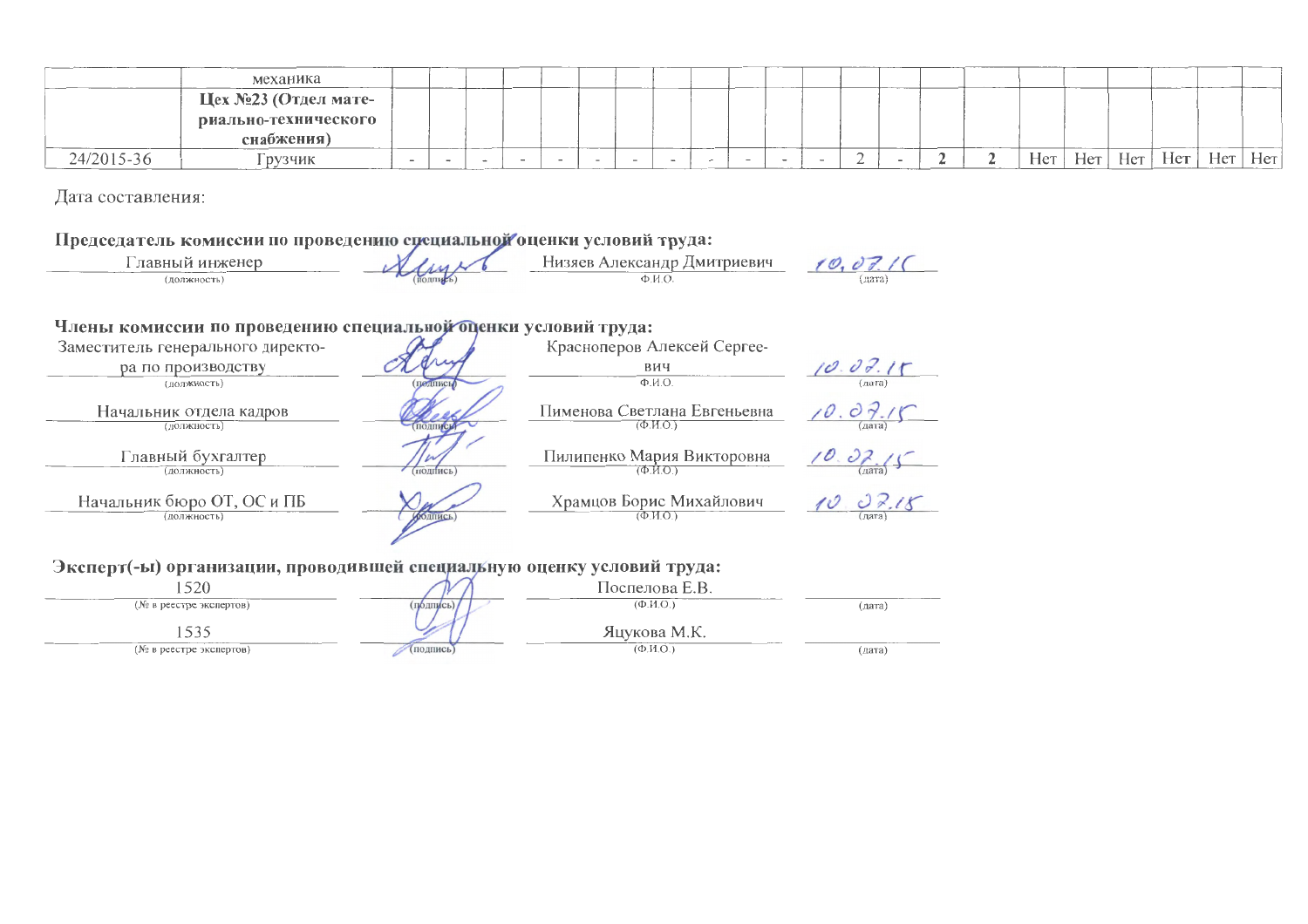## Перечень рекомендуемых мероприятий по улучшению условий труда

Наименование организации: Закрытое Акционерное Общество «НПП ОСТ»

| Наименование структурного под-<br>разделения, рабочего места | Наименование мероприятия | Цель мероприятия | Срок<br>выполнения | Структурные подразделения,<br>привлекаемые для выполнения | Отметка о<br>выполнении |
|--------------------------------------------------------------|--------------------------|------------------|--------------------|-----------------------------------------------------------|-------------------------|
|                                                              |                          |                  |                    |                                                           |                         |
| $Hex$ No $l$                                                 | Не требуются             |                  |                    |                                                           |                         |
| Цех №2 (сборки печатных плат)                                | Не требуются             |                  |                    |                                                           |                         |
| Цех №4 (Инструментальный<br>$\mu$ ex $)$                     | Не требуются             |                  |                    |                                                           |                         |
| Цех №7 (Порошковых покры-<br>$mu\ddot{u}$                    | Не требуются             |                  |                    |                                                           |                         |
| $Hex \mathcal{M}$ 15                                         | Не требуются             |                  |                    |                                                           |                         |
| $Hex \mathcal{N}$ 218                                        | Не требуются             |                  |                    |                                                           |                         |
| $\textit{Hex} \mathcal{N}$ <sup>219</sup>                    | Не требуются             |                  |                    |                                                           |                         |
| Цех №23 (Отдел материально-<br>технического снабжения)       | Не требуются             |                  |                    |                                                           |                         |

Дата составления:<br>Председатель комиссии по проведению специальной оценки условий труда:

| Главный инженер                                                       |           | Низяев Александр Дмитриевич                                         | 10.07.11           |
|-----------------------------------------------------------------------|-----------|---------------------------------------------------------------------|--------------------|
| (должность)                                                           | (подпись) | $\Phi$ . <i>H.O.</i>                                                | (a <sub>3</sub>    |
| Члены комиссии по проведению специальной оценки условий труда:        |           |                                                                     |                    |
| Заместитель генерального директо-                                     |           | Красноперов Алексей Сергее-                                         |                    |
| ра по производству                                                    |           | вич                                                                 | 10.07.15           |
| (должность)                                                           | (подпись) | $\Phi$ . <i>M.O.</i>                                                | (дата)             |
| Начальник отдела кадров<br>(должность)                                | (подпись  | Пименова Светлана Евгеньевна<br>$(\Phi$ <sub>M</sub> $O1)$          | 10.07.15           |
| Главный бухгалтер<br>(должность)                                      | (подпись) | Пилипенко Мария Викторовна<br>$(\Phi$ <sub>M</sub> O <sub>.</sub> ) | 10.07,15<br>(дата) |
| Начальник бюро ОТ, ОС и ПБ<br>(должность)                             | (подпись) | Храмцов Борис Михайлович<br>(ФИО)                                   | 10.07.6<br>лата    |
| Эксперт(ы) организации, проводившей специальную оценку условий труда: |           |                                                                     |                    |
| 1520                                                                  |           | Поспелова Е.В.                                                      |                    |
| (№ в реестре экспертов)                                               | (подинен  | $(\Phi$ <sub>M</sub> $\Omega$ <sub>)</sub>                          | (ATa)              |
| 1535                                                                  |           | Яцукова М.К.                                                        |                    |
| (№ в реестре экспертов)                                               | подпись)  | $(\Phi$ <sub>M</sub> O <sub></sub>                                  | (дата)             |